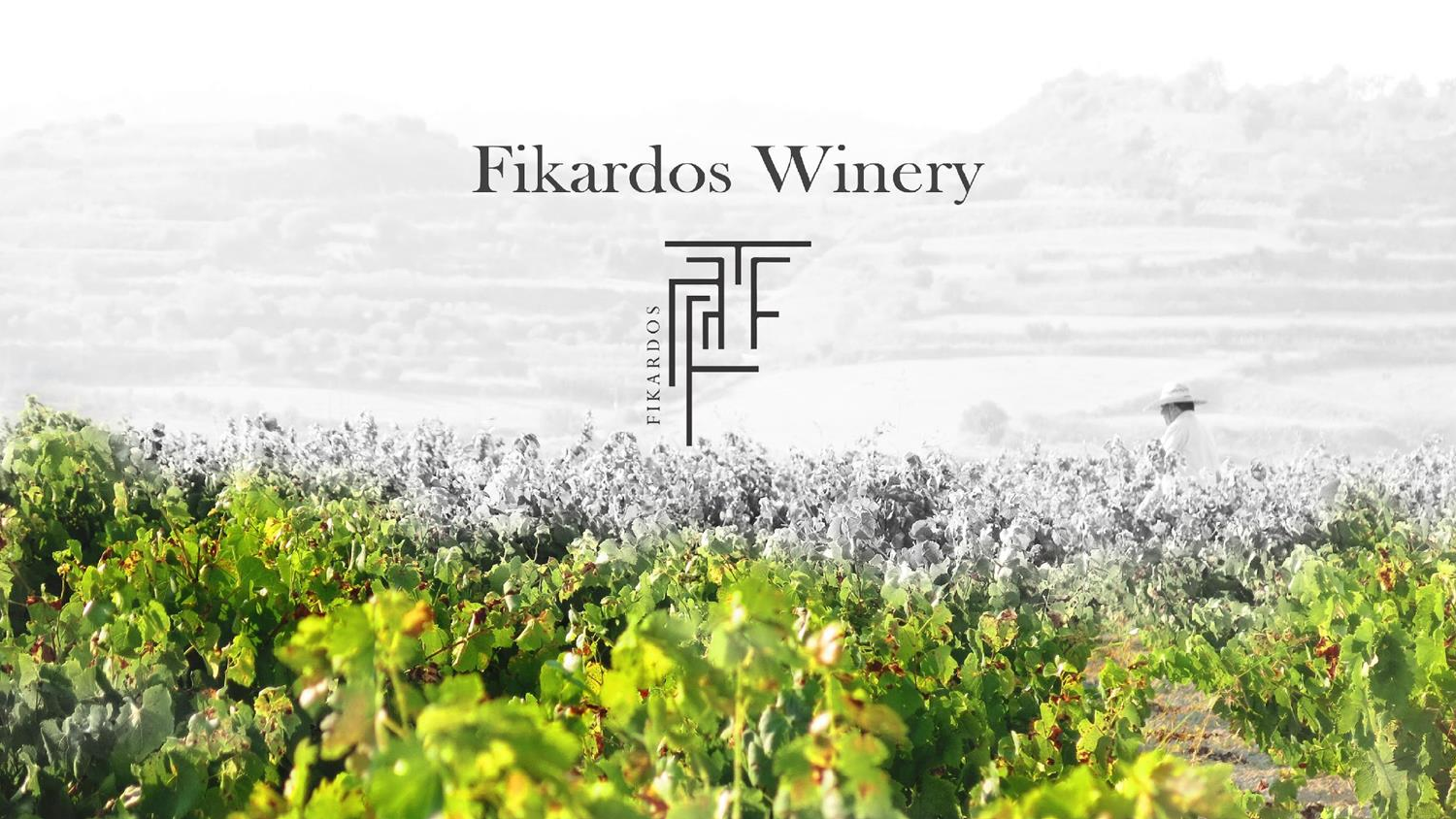Fikardos Winery started from one man's passion and love for wine, a hobby that over the years transformed into a successful and exiting business. Mr. Theodoros Fikardos established his winery in 1990 based on one simple rule, to produce wines that reveal Cyprus true character.

Fikardos Winery sources all its grapes from the winemaking region of Paphos. With its suitable soil composition and its infinite sunshine, Paphos is blessed with being the ideal place to grow vines in perfection. At Fikardos Winery, vinification is carried out with care and use of modern equipment. The love, passion and skill are the key ingredients for our high-quality wines.

Fikardos Winery works in close cooperation with local vine growers and always aims in selecting the best grapes for vinification. Besides working with international varieties such as Cabernet Sauvignon, Mataro and Chardonnay the winery gives strong emphasis to Cypriot Indigenous varieties. We believe that Maratheftiko, Xinisteri, Yiannoudi and any other Cypriot variety are Cyprus true signature.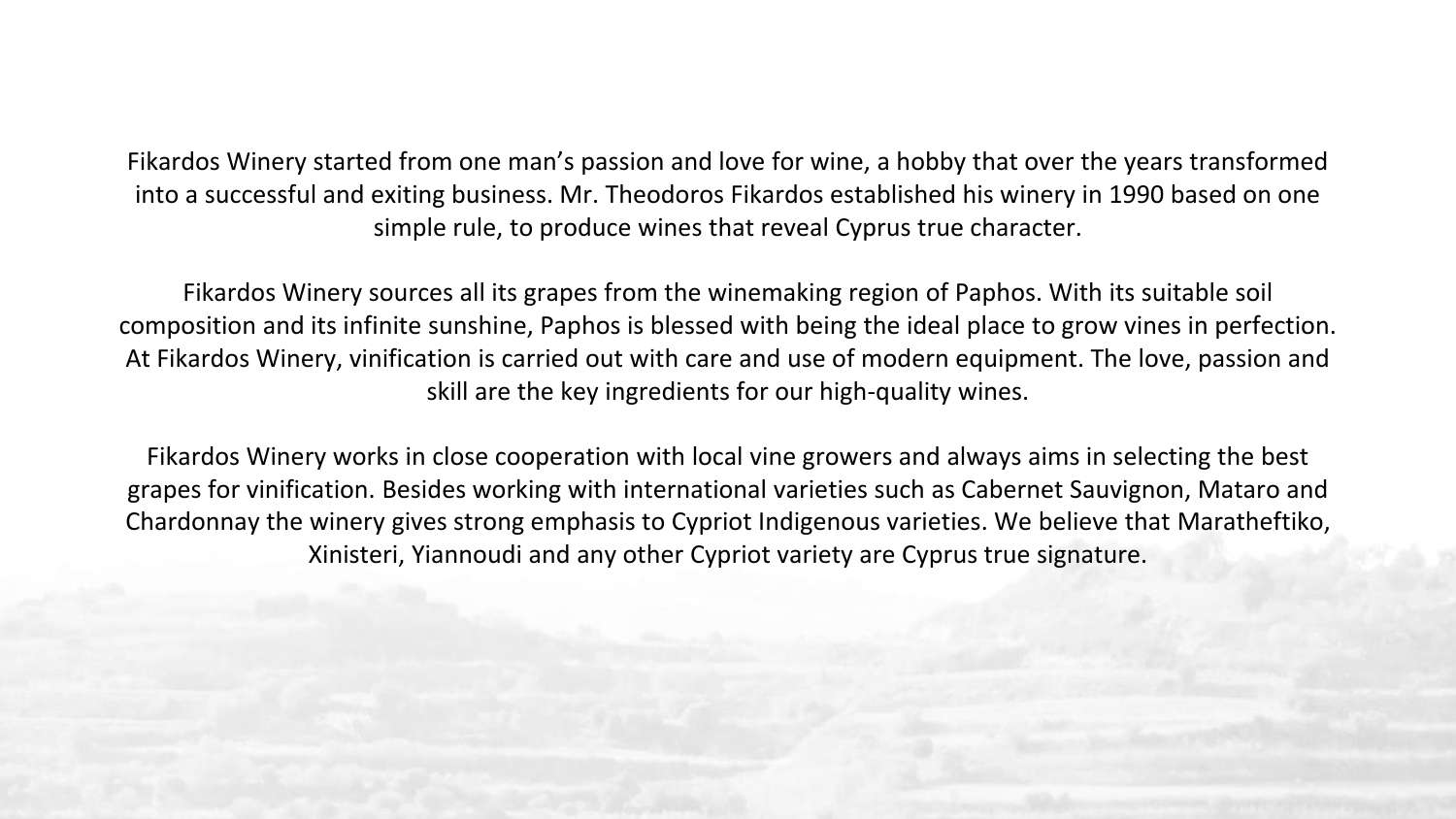## **Fikardos Xinisteri**

**Taste notes:** Medium lemon color, light body, medium acidity. Aromas and flavors: Lemon blossom, pink grapefruit, peach, apricot and green apple.

**Food pairing:** This is a wine you can enjoy by itself on a hot summer day or with seafood dishes such as grilled sea bream, octopus, calamari and a rich Greek salad.

**Vintage:** 2021

**Alcohol:** 11,5%

**Variety:** Xinisteri (100%)

**Vinification:** Fourteen hours cool maceration, fermentation at 14°c.

**Designation:** Protected Geographical indication Pafos / Paphos

| <b>Bronze</b>         | Thessaloniki wine competition 2021  |
|-----------------------|-------------------------------------|
| <b>Bronze</b>         | Decanter world wine awards 2020.    |
| <b>Bronze</b>         | Thessaloniki wine competition 2020. |
| Gold                  | Cyprus wine competition 2019.       |
| <b>Bronze</b>         | Decanter world wine awards 2019.    |
| <b>Best Xinisteri</b> | Thessaloniki wine competition 2018. |
| Gold                  | Thessaloniki wine competition 2018. |
| <b>Bronze</b>         | Decanter world wine awards 2018.    |
| <b>Silver</b>         | Decanter world wine awards 2017.    |
|                       |                                     |



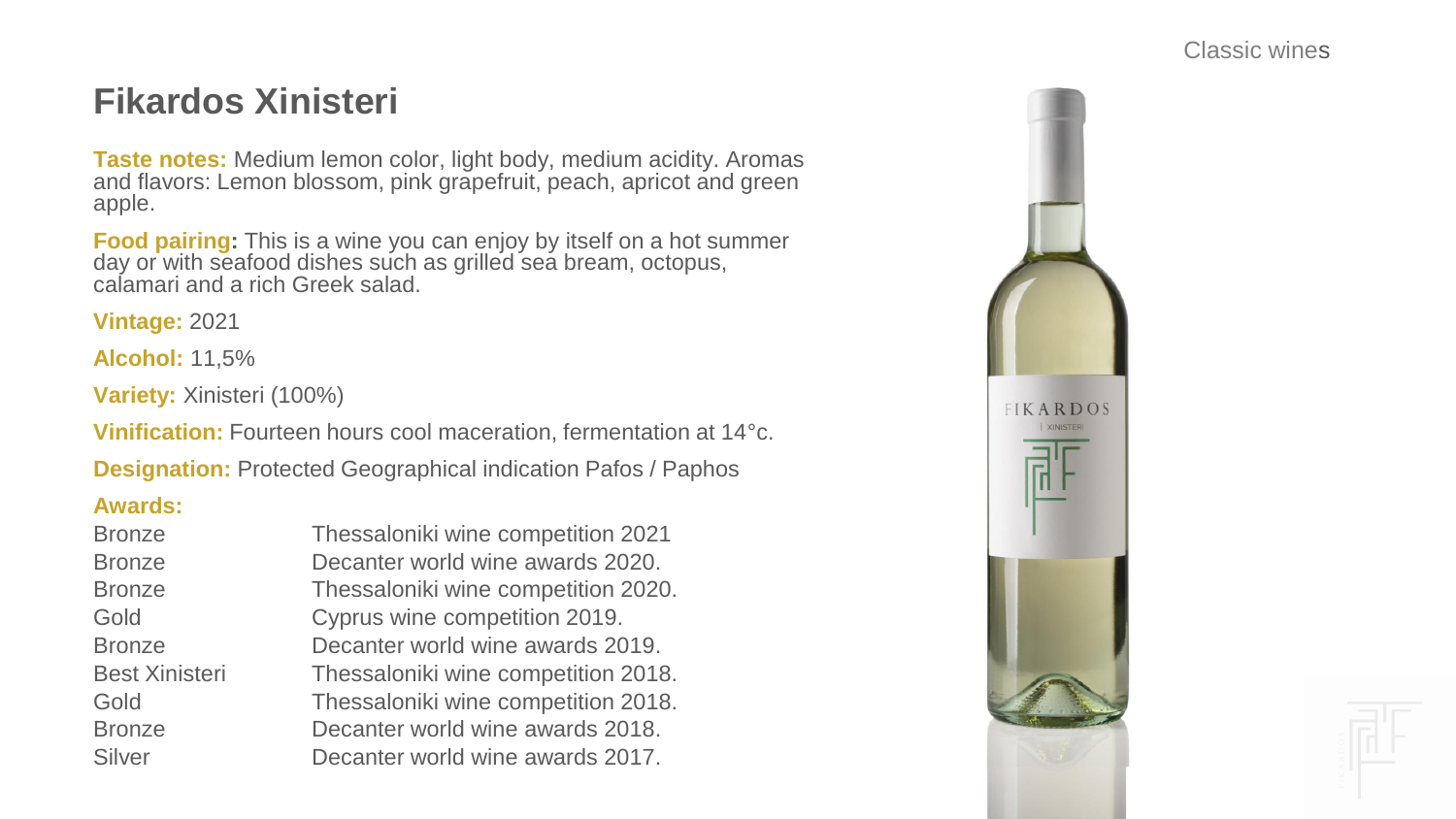### **Fikardos Rose, Mataro–Cabernet Sauvignon**

**Taste notes:** Pink salmon color, medium body, medium acidity. Aromas and flavors: rose blossom, strawberry, red cherry, cranberry.

**Food pairing:** This wine will pair nicely with seafood dishes like sashimi tuna and grilled prawns but also with meat dishes like braised chicken with tomatoes.

**Vintage:** 2020

**Alcohol:** 14%

**Variety:** Mataro – Cabernet Sauvignon

**Vinification:** Six hours skin contact. Fermented in stainless steel tanks at 14°c.



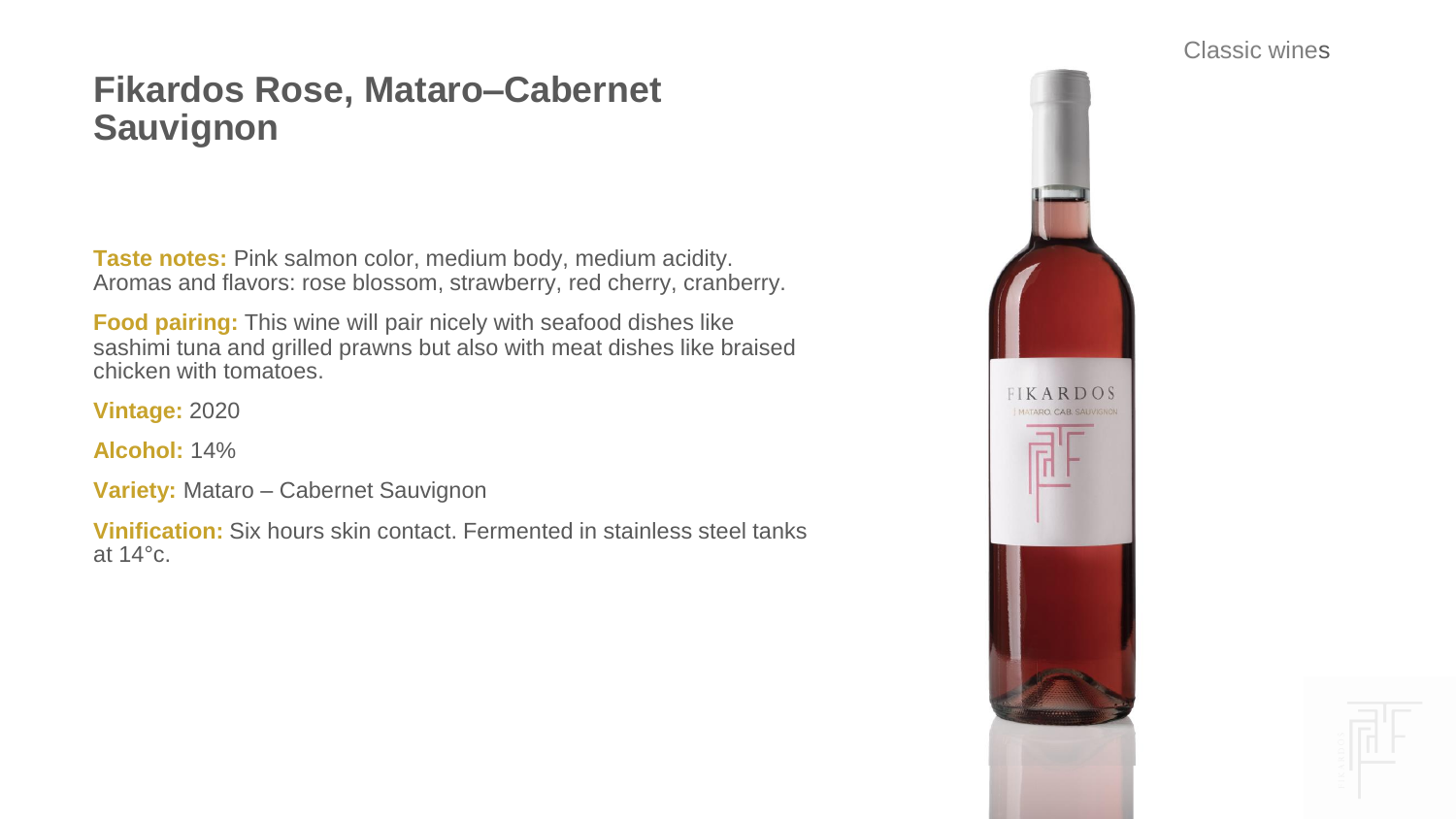### **Fikardos Red, Cabernet Sauvignon–Mataro-Shiraz**

**Taste notes:** Ruby red, medium body, medium acidity. Aromas and flavors: blackcurrant, red cherry, licorice, tomato leaf and black pepper.

**Food pairing:** Pairs very well with bbq dishes such as pork souvlaki, lamp chops and Cypriot wine sausages.

**Vintage:** 2019

**Alcohol:** 13%

**Variety:** Cabernet Sauvignon – Mataro - Shiraz

**Vinification:** Four days skin contact. Fermented and aged in stainless steel tanks.



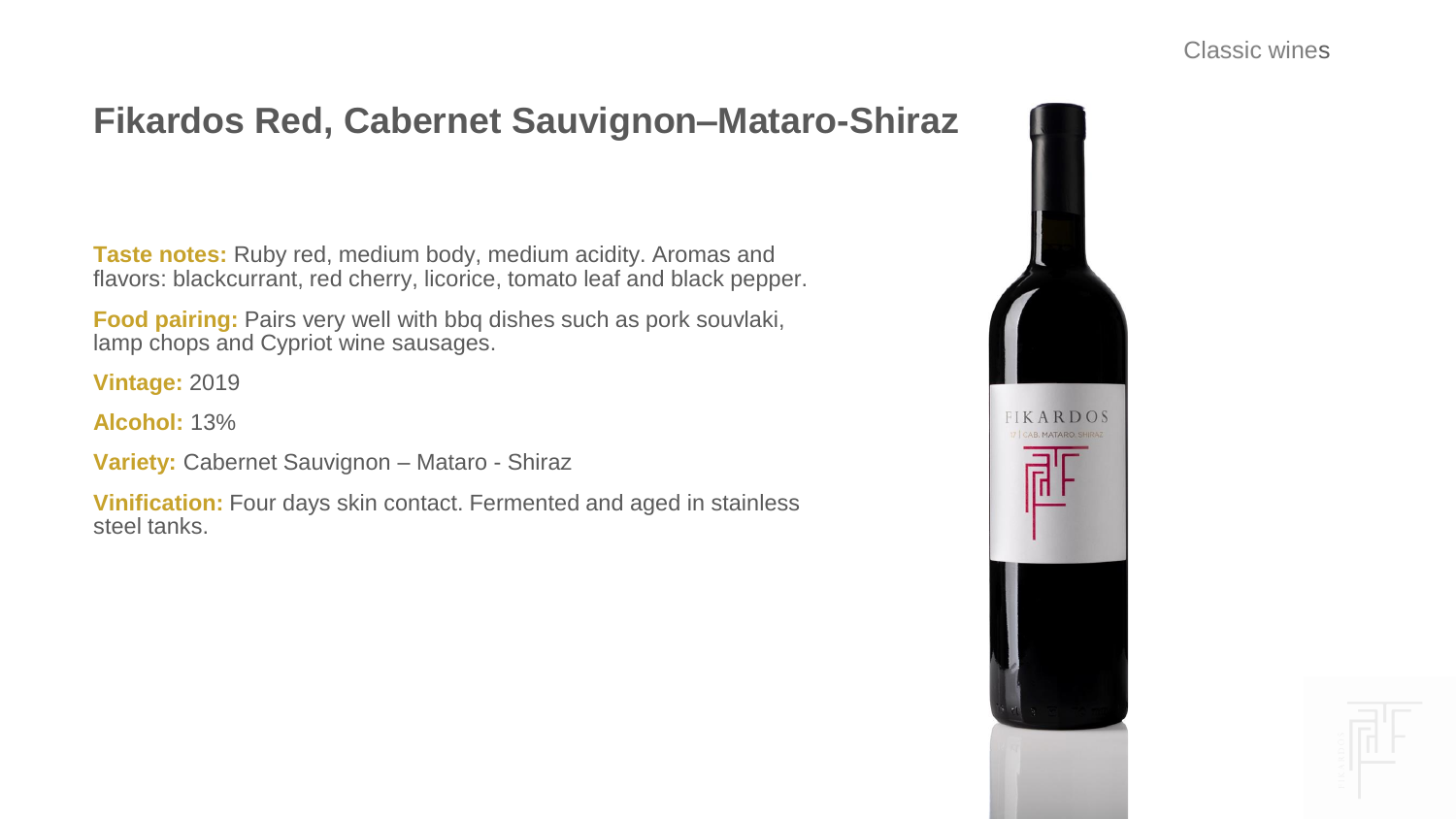#### **Katerina**

**Taste notes:** Medium lemon color, medium body, low acidity. Aromas and flavors: elderflower, melon, banana, ripe apricot, citrus marmalade and honey.

**Food pairing:** Medium sweet wines with low alcohol are perfect to drink alone. On the other hand, they do pair nicely with food equally sweet or spicy. We recommend prawn satay, Sweet and sour chicken and Spicy Palak Paneer**.**

**Vintage:** 2021

**Alcohol:** 10%

**Variety:** Xinisteri and Semillon

**Vinification:** Fifteen hours cool maceration. Fermented in stainless steel tanks at 15°c.



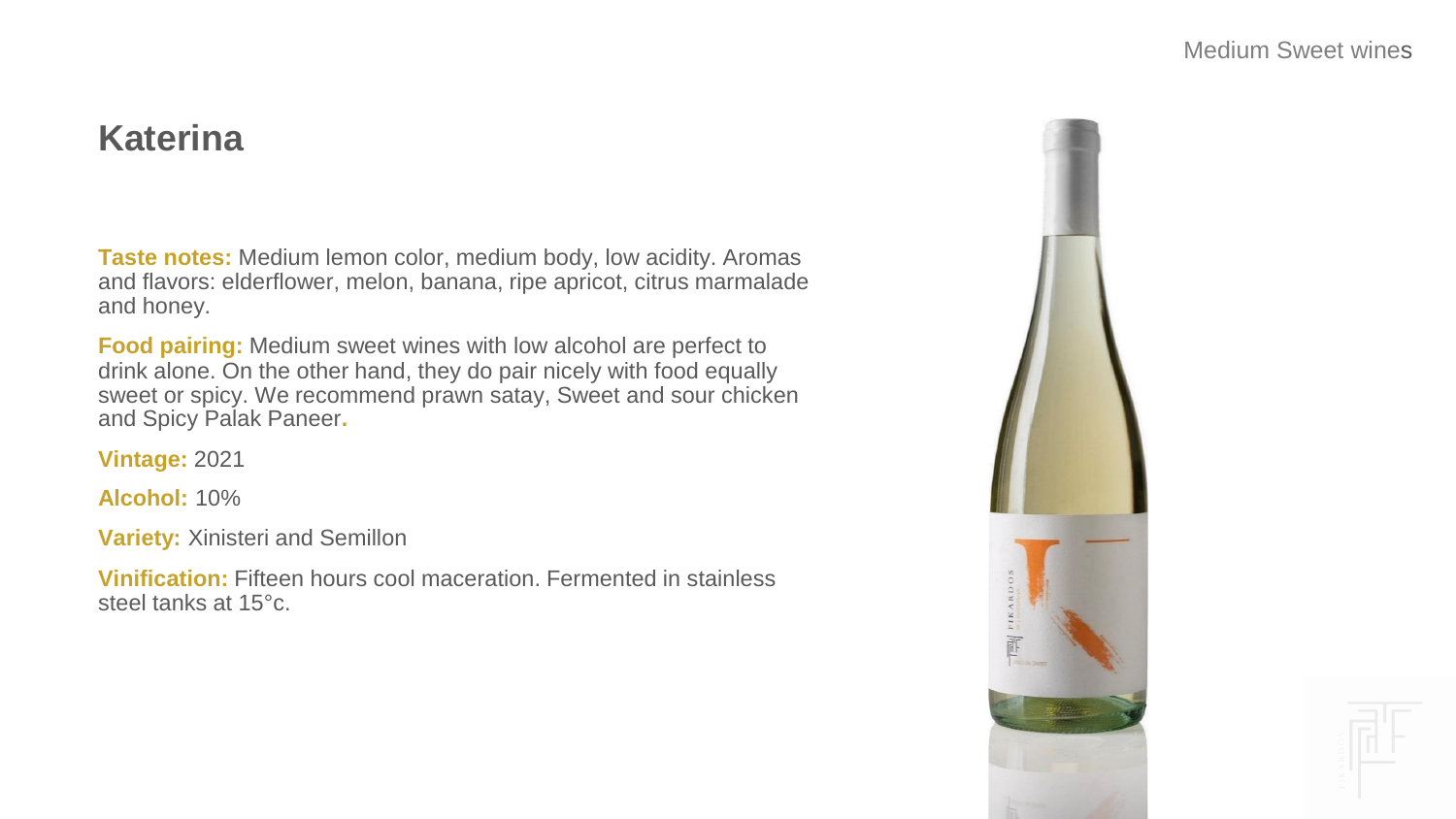### **Valentina**

**Taste notes:** Pink color, medium body, low acidity. Aromas and flavors: Strawberry, red cherry, pomegranate, bramble and honey.

**Food pairing:** Medium sweet wines with low alcohol are perfect to drink alone. On the other hand, they do pair nicely with food equally sweet or spicy. We recommend thai red curry with prawns, sticky asian glazed chicken or chicken tikka masala.

**Vintage:** 2020

**Alcohol:** 12%

**Type:** Medium Sweet

**Variety:** Cabernet Sauvignon, Mataro and Shiraz

**Vinification:** Six hours skin contact. Fermented in stainless steel tanks at 14°c.



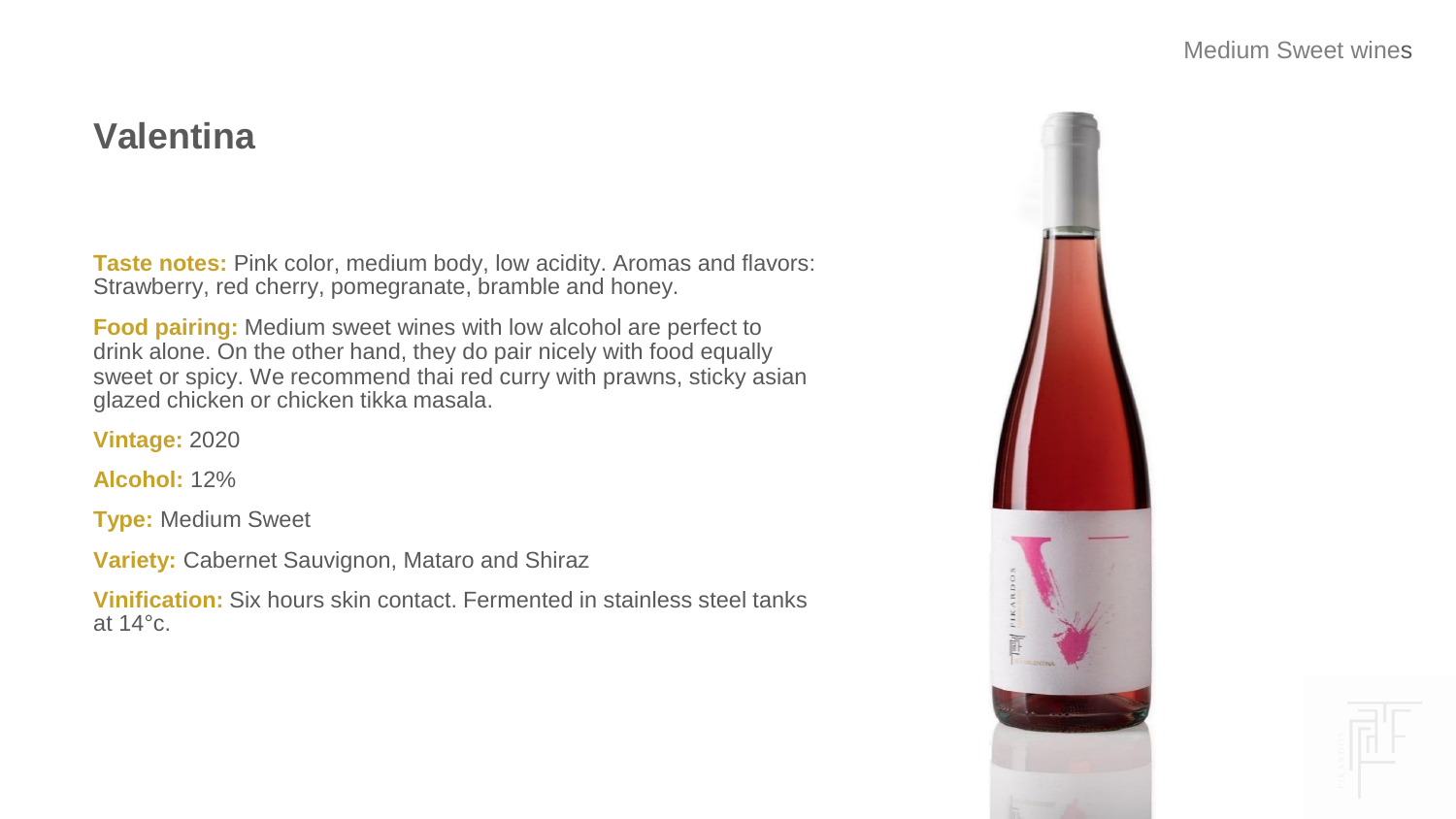#### **Iasonas**

**Taste notes:** Ruby red, medium body, low acidity. Aromas and flavors: violet, blueberry, dark plum, black cherry, figs and dry cranberry.

**Food pairing:** Medium sweet wines with low alcohol are perfect to drink alone. On the other hand, they do pair nicely with food equally sweet or spicy. We recommend roast okra with spicy tomatoes, fried fish with sweet chilli sauce or pork and noodle pan-fry with sweet and spicy sauce.

**Vintage:** 2020

**Alcohol:** 11%

**Type:** Medium Sweet

**Variety: Mataro and Cabernet Sauvignon** 

**Vinification:** Fifteen hours cool maceration. Fermented in stainless steel tanks at 15°c.



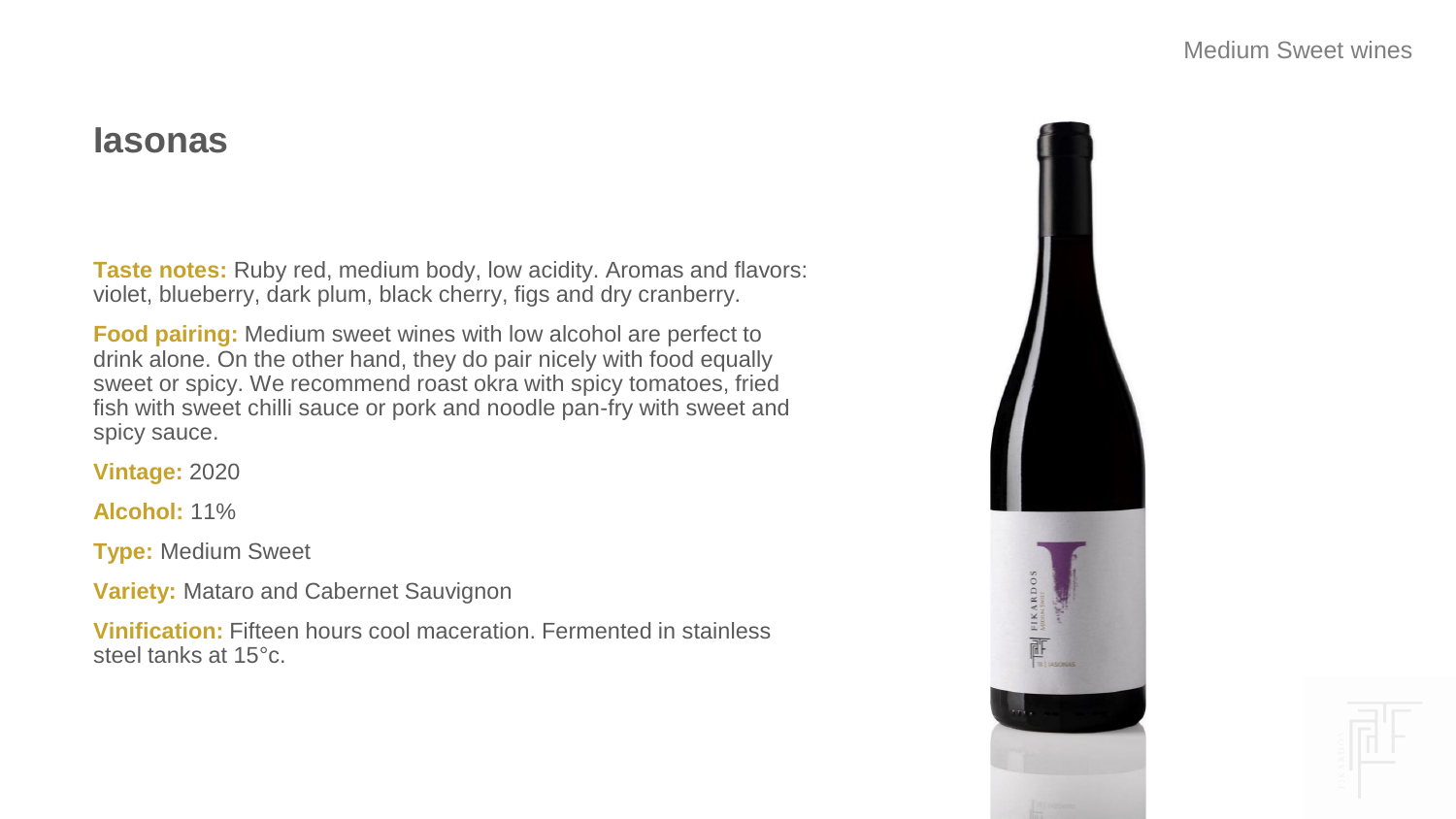### **Fikardos Chardonnay**

**Taste notes:** Medium lemon color, medium acidity, medium body. Aromas and flavors: ripe grapefruit, lemon peal, red apple, white plum and peach.

**Food pairing:** Pairs nicely with dishes such as linguine with mushrooms in a white wine butter sauce, avocado chicken salad and grilled calamari with spinach.

**Vintage:** 2019

**Alcohol:** 12%

**Variety:** Chardonnay (100%)

**Vinification:** Fourteen hours cool maceration. Fermented in stainless steel tanks at 16°c.

**Designation:** Protected Geographical indication Pafos / Paphos

- Bronze Decanter world wine awards 2018.
- Bronze Decanter world wine awards 2017.
- Silver Cyprus wine competition 2007.
- Bronze Chardonnay du monde 2006.
- Bronze Chardonnay du monde 2004.



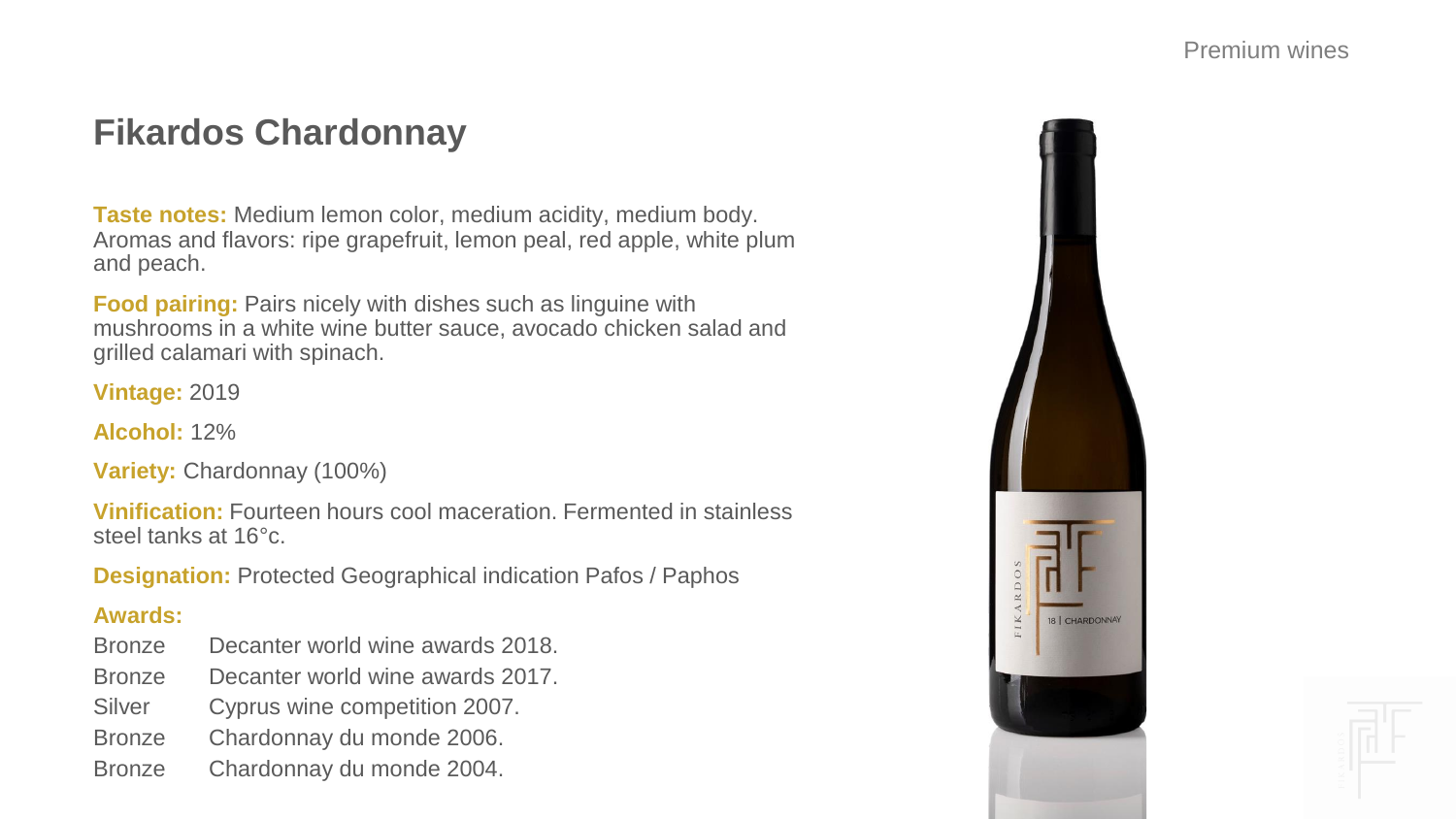### **Fikardos Maratheftiko**

**Taste notes:** Ruby red, medium body, high acidity wine. Aromas and flavors: Black cherry, blackcurrant, blackberry, black pepper, vanilla.

**Food pairing:** We recommend trying dishes like lamp chops, ribeye steak and the traditional Cypriot lamb souvla.

**Vintage:** 2017

**Alcohol:** 13.5%

**Variety:** Maratheftiko (100%)

**Vinification:** Seven days skin contact, fermentation at 22-24°c, Malolactic fermentation.

**Aging:** Ten months in oak barrels

**Longevity:** Fifteen years from the vintage

**Designation:** Protected Geographical indication Pafos / Paphos

- Bronze Thessaloniki wine competition 2018.
- Bronze Decanter world wine awards 2016.
- Silver Cyprus wine competition 2006.



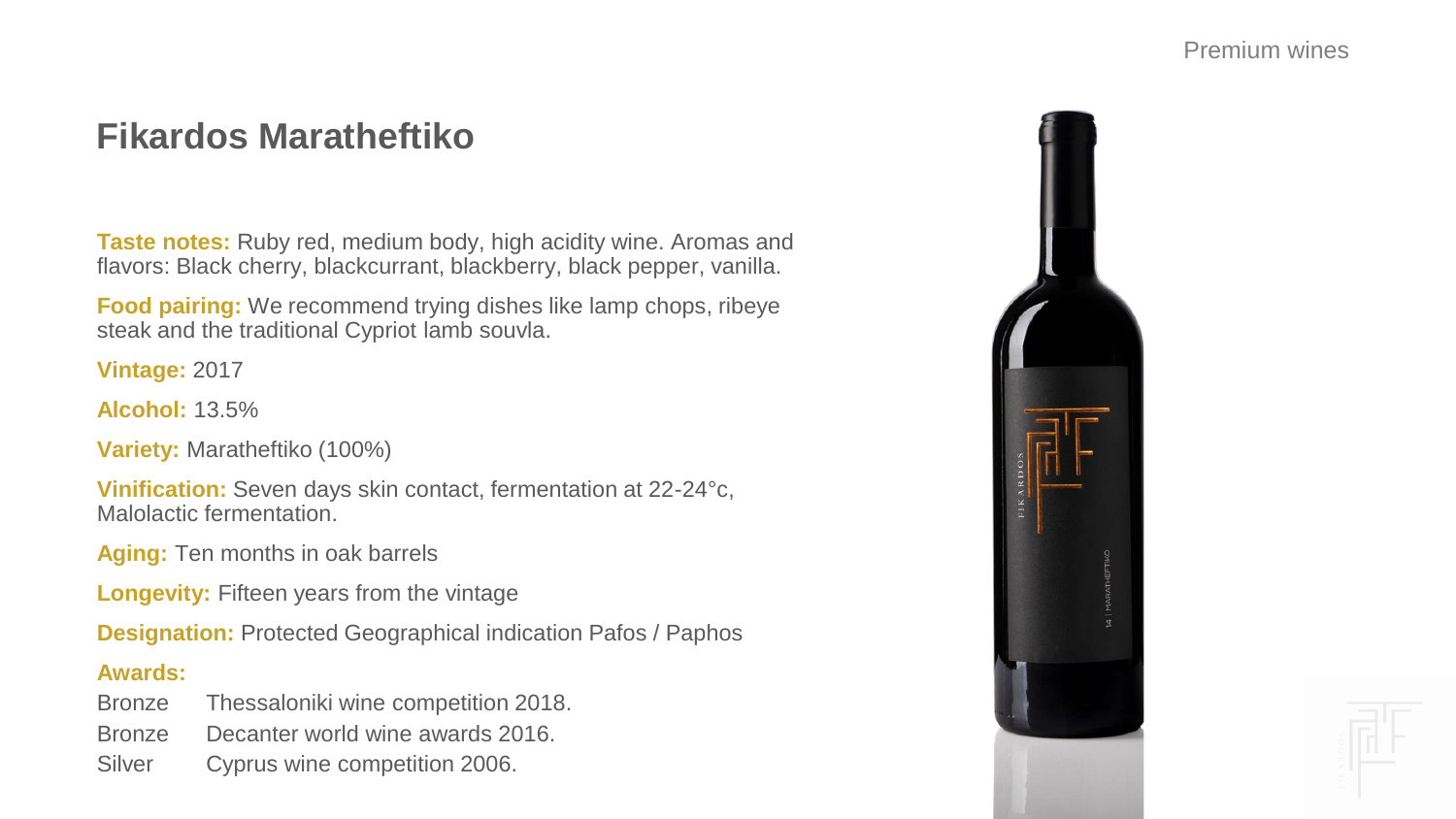### **Fikardos Shiraz**

**Taste notes:** Ruby red, full body, high acidity. Aromas and flavors: grand berry, raspberry, blueberry, strawberry jam, butterscotch, vanilla, toast.

**Food pairing:** Try our shiraz with lamp kleftiko (traditional Cypriot dish), tomahawk steak with roasted vegetables or braised beef cheeks.

**Vintage:** 2017

**Alcohol:** 13.5%

**Variety:** Shiraz (100%)

**Vinification:** Two days cool maceration, seven days skin contact, fermentation at 22-24°c, Malolactic fermentation.

**Aging:** Ten months in oak barrels

**Longevity:** Fifteen years from the vintage

**Designation:** Protected Geographical indication Pafos / Paphos

| <b>Bronze</b> | Thessaloniki wine competition 2019. |
|---------------|-------------------------------------|
| <b>Bronze</b> | Thessaloniki wine competition 2018. |
| Gold          | Cyprus wine competition 2011.       |
| Gold          | Cyprus wine competition 2010.       |
| Gold          | Thessaloniki wine competition 2006. |
| Silver        | Cyprus wine competition 2006.       |



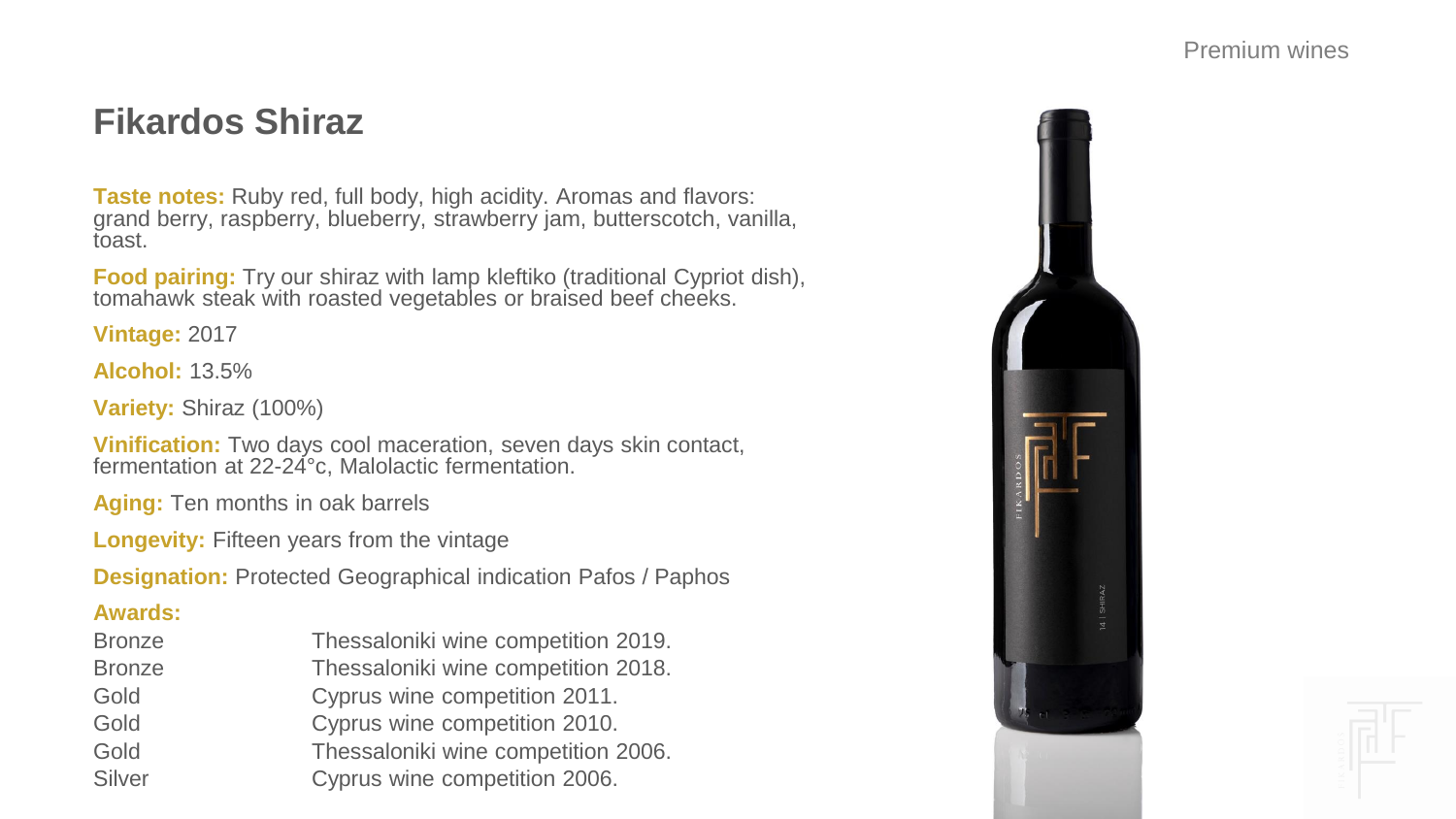### **Fikardos Cabernet Sauvignon**

**Taste notes:** Garnet, medium to full body, high acidity. Aromas and flavors: Blackcurrant, bramble, prune, tomato leaf, eucalyptus, charred wood, coffee, leather.

**Food pairing:** We recommend slow cooker beef short ribs, red wine and Tomato Octopus or Beef Tagliata.

**Vintage:** 2014

**Alcohol:** 13%

**Variety: Cabernet Sauvignon (100%)** 

**Vinification:** Two days cool maceration, seven days skin contact, fermentation at 22-24°c, Malolactic fermentation.

**Aging:** Ten months in oak barrels

**Longevity:** Fifteen years from the vintage

| Commented         | Decanter world wine awards 2018.    |
|-------------------|-------------------------------------|
| <b>Grand Gold</b> | Thessaloniki wine competition 2013. |



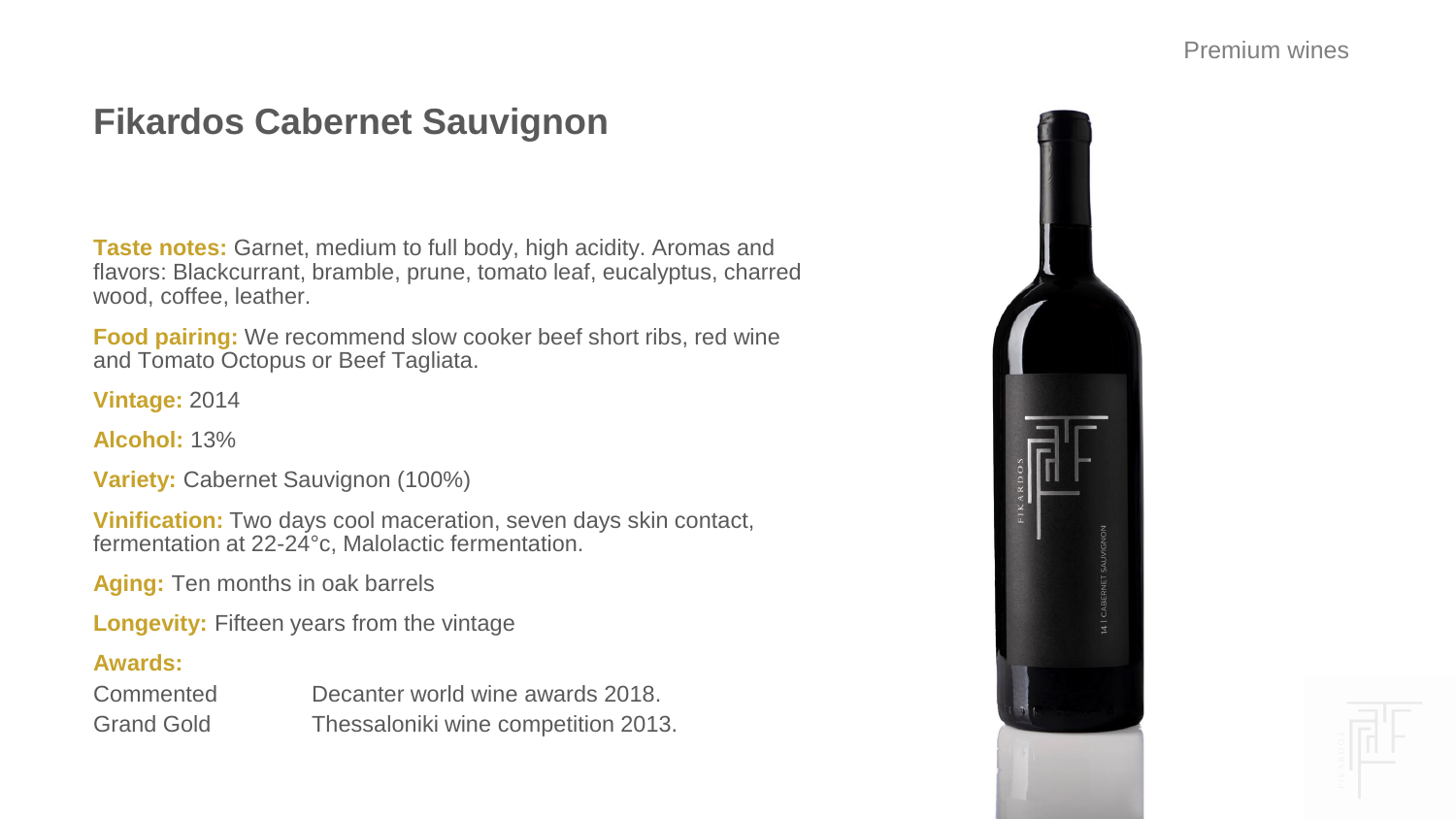### **Leonardo 2016**

**Taste notes:** Ruby red, full body, high acidity. Aromas and flavors: Prune, blackberry, cherry jam, green mind, green bell pepper, dark chocolate, clove.

**Food pairing:** Beef stew, smoked pull pork, T-bone steak and the traditional Cypriot dish Kleftiko.

#### **Alcohol:** 15%

**Variety: Cabernet Sauvignon (100%)** 

**Vinification:** Three days cool maceration, ten days skin contact, fermentation at 22-24°c, Malolactic fermentation.

Aging: Ten months in new oak barrels.

**Longevity:** Fifteen years from the vintage.

**Designation:** Protected Geographical indication Pafos / Paphos

| <b>Silver</b> | Thessaloniki wine competition 2020. |
|---------------|-------------------------------------|
| Gold          | Cyprus wine competition 2019.       |
| <b>Bronze</b> | Cabernet Sauvignon masters 2019.    |
| Commented     | Decanter world wine awards 2016.    |
| Silver        | Thessaloniki wine competition 2004. |



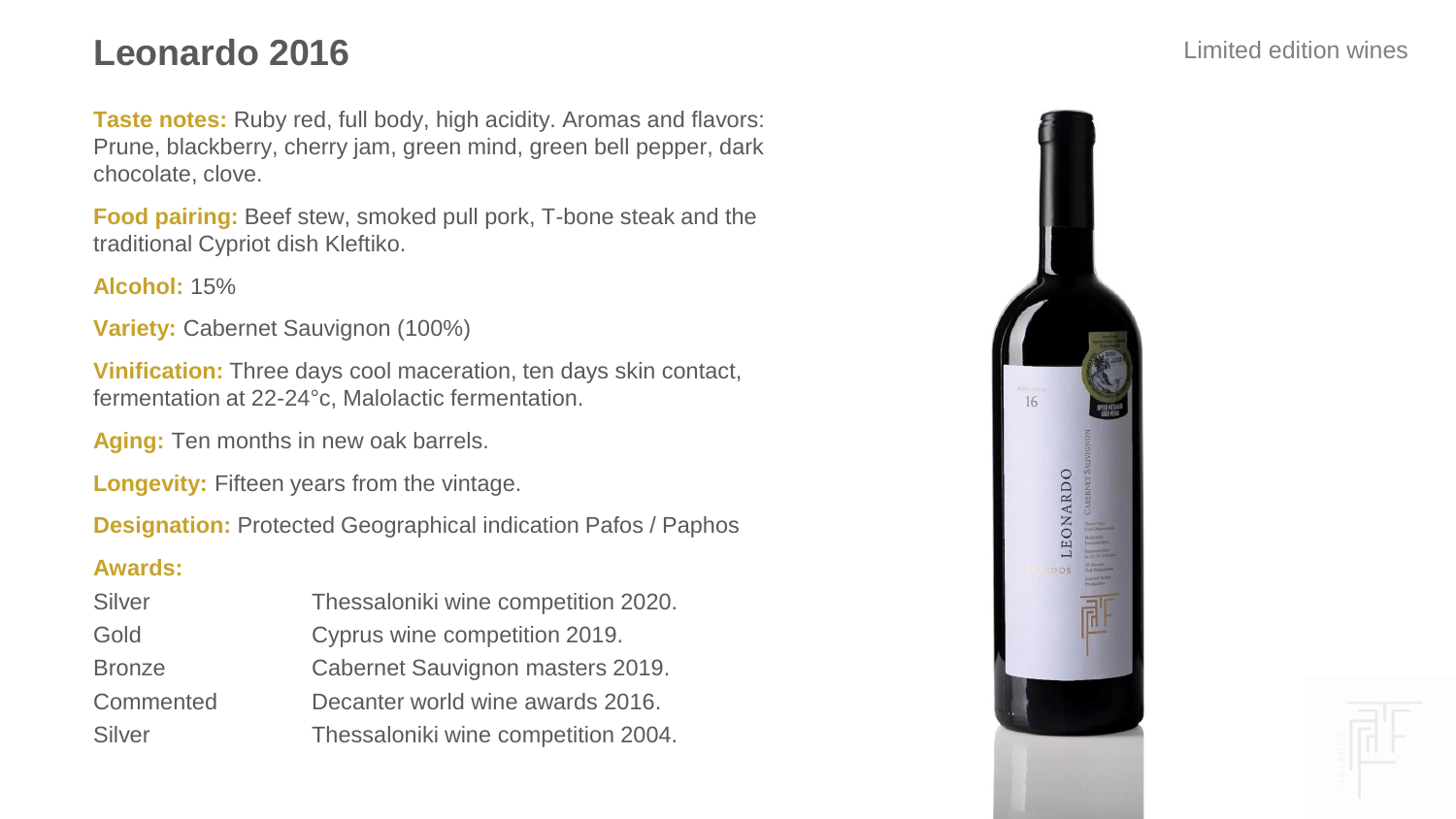### **Yiannoudi 2017**

**Taste notes:** Medium ruby red color, medium body, high acidity. Aromas and flavours: Dark cherry, dark plum, blackberry, blackcurrant, vanilla and nutmeg.

**Food pairing:** Meat dishes like venison steak, rib eye steak and wild rabbit braised in red wine sauce.

**Vintage:** 2017 (First vintage released)

**Alcohol:** 13.5%

**Variety:** Yiannoudi (100%)

**Vinification:** Eight days skin contact, fermentation at 22-24°c, Malolactic fermentation.

**Aging:** Eleven months in new oak barrels.

**Longevity:** Fifteen years from the vintage

**Designation:** Protected Geographical indication Pafos / Paphos

**Additional information:** Limited production of 800 bottles, Single vineyard - Karias Vineyard in Choulou village.



Limited edition wines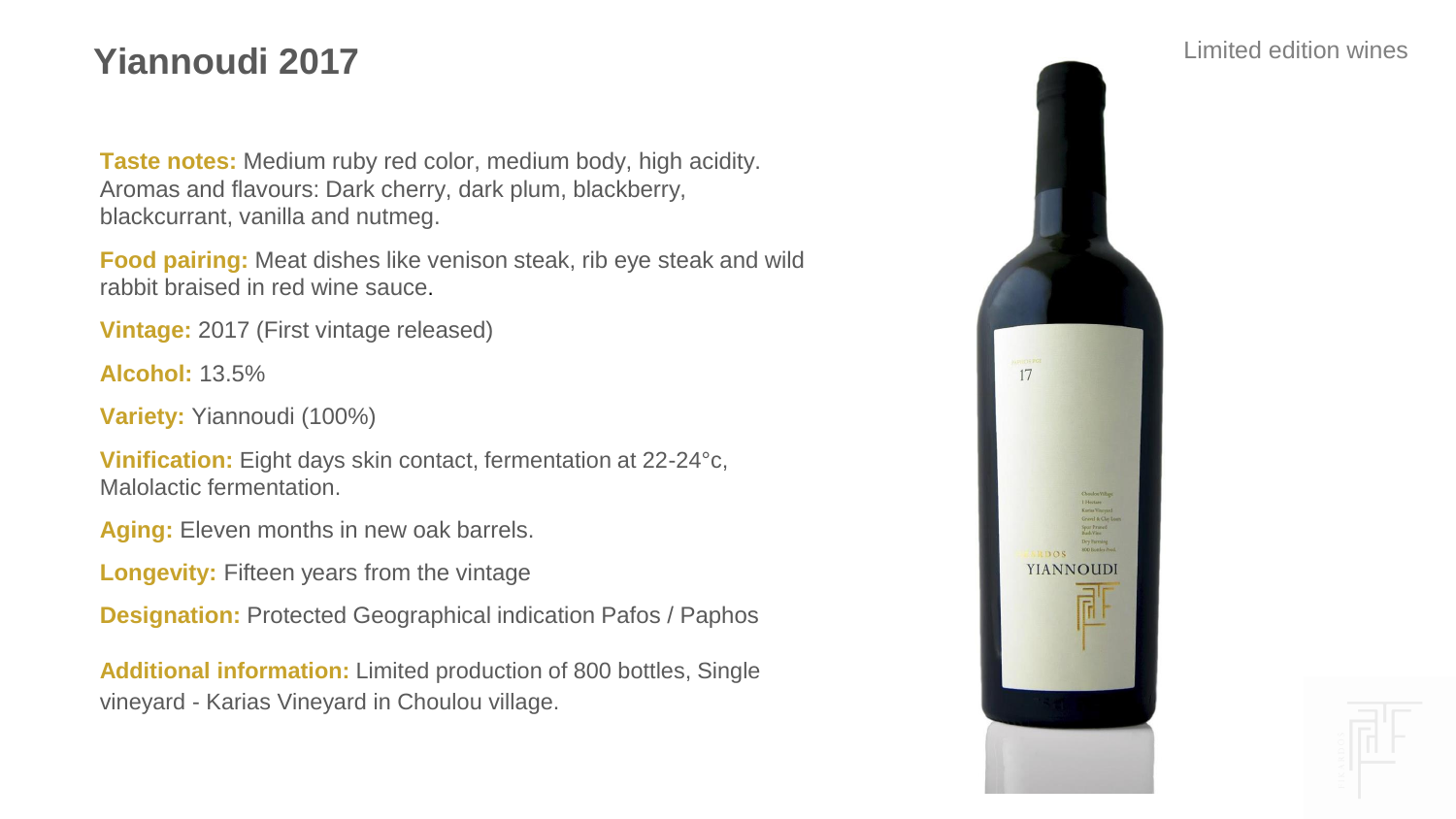### **Altesse 2020**

**Taste notes:** Medium lemon color, medium body, high acidity. Aromas and flavors: Lemon blossom, green apple, lichee, wild flowers and smoke.

**Food pairing:** Seafood dishes such as oysters, tempura soft shell crabs, sea bass nigiri or rich leafy salads

**Vintage:** 2020 (First vintage released)

**Alcohol:** 12%

**Variety:** Altesse (100%)

**Vinification:** Fermentation at 14 Celsius in stainless steel tank, maturation in acacia wood barrels.

**Aging:** 3 months in barrels.

**Longevity:** 3-4 years from the vintage

**Designation:** Protected Geographical indication Pafos / Paphos

**Additional information:** Limited production 290 bottles, Single vineyard - Maloutena Vineyard in Choulou village.

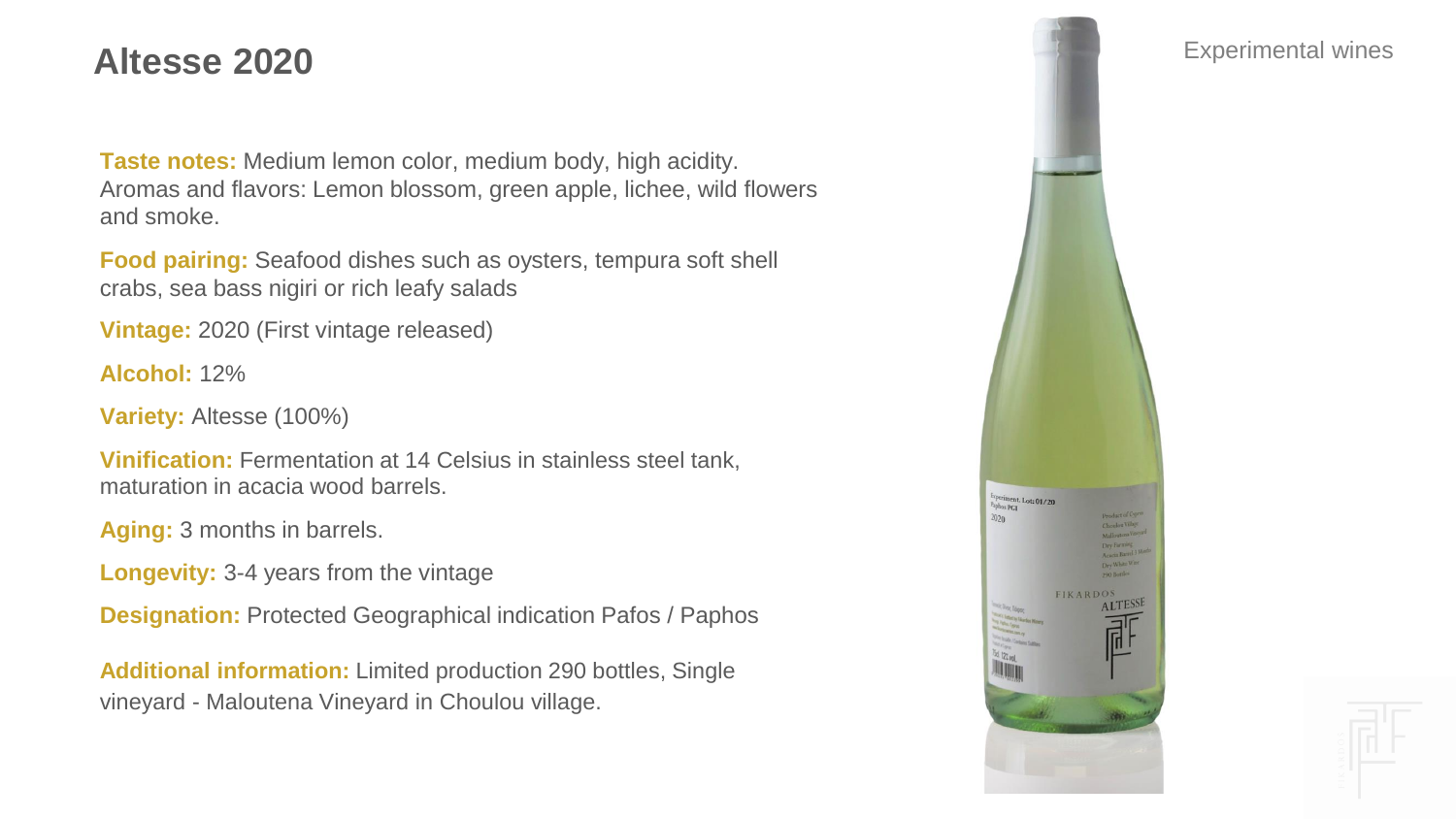### **Fikardos Mataro-Shiraz 2018**

**Taste notes:** Deep ruby red color, full body, medium acidity. Aromas and flavors: Black currant, dark cherry, bramble, smoke and vanilla.

**Food pairing:** Red meat dishes like beef stew, roasted lamb shack, ribeye steak or with rich vegan dishes such as baked okra and tomatoes.

**Vintage:** 2018

**Alcohol:** 14%

**Variety:** Mataro (79%), Shiraz (21%)

**Vinification:** Fermentation in stainless steel tank, 7 days skin contact, maturation in oak barrels.

**Aging:** 5 months in barrels.

**Longevity:** 10 years from the vintage

**Designation:** Varietal wine of Pafos / Paphos

**Additional information:** Limited production 500 bottles.